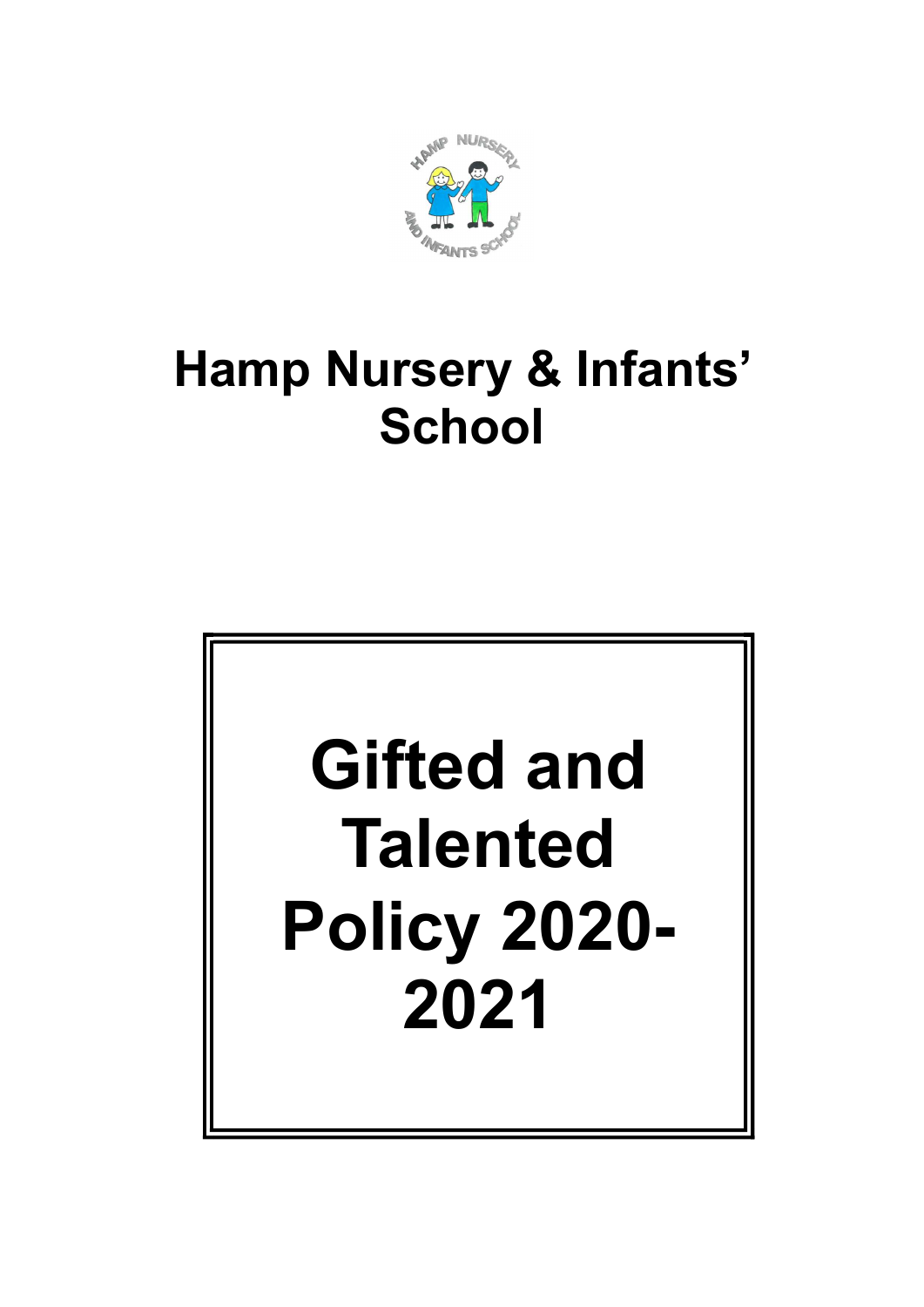# Hamp Nursery and Infants School Policy for Gifted and Talented Children

### Policy Rationale

This policy promotes the fact that Gifted and Talented children have particular educational needs that must be met to realise their full potential. This links with our school aims;

Happiness and high expectation promoted at all times.

Aspiration for all who work and learn here.

Motivation; individual, shared and for all.

Provision of a caring, safe, stimulating and well-resourced environment in which we all can thrive.

### Aims

- To provide a broad, balanced, creative and challenging curriculum appropriate to each child, enabling the development of skills, knowledge, aptitudes and values, so that each child can achieve his or her full potential.
- To make provision for the gifted and talented part of a whole school strategy.
- To provide a suitably differentiated and challenging curriculum.
- To provide opportunities for pupils to develop specific skills or talents.
- To plan activities that develop effective thinking skills.
- To make the provision inclusive so that gifted and talented children can be identified.

## **Definitions**

In our school context the children who will be identified as talented will be those showing ability in many areas of the curriculum including art, music or physical education. Those identified as Gifted will be achieving, or will have the potential to achieve higher levels for their year group, within our school setting. However, we try to include a broad range of children's capabilities on our register, such as questioning and contribution, rather than only identifying children in specific curriculum areas as this would not reflect our pupils' abilities.

There is no limit to how many children can be identified as Gifted and Talented and therefore added onto the register.

# **Identification**

It is important to recognise all talents, abilities and multiple intelligences rather than just academic strengths. We also need to be aware of any pupils who may be able but are underachieving. To recognise pupils who will be on the gifted and talented register we need to provide a curriculum of opportunity. As we teach very young children it is important that we provide challenging experiences and identify potential, rather than rely on a single method of identification. Identification will be through teacher observation, ongoing assessments and subject specific tasks. Parents will be asked to give information about their child, including strengths and interests on entry to school. Parents of children on the gifted and talented register will be informed of this if their child is chosen to participate in an enrichment activity when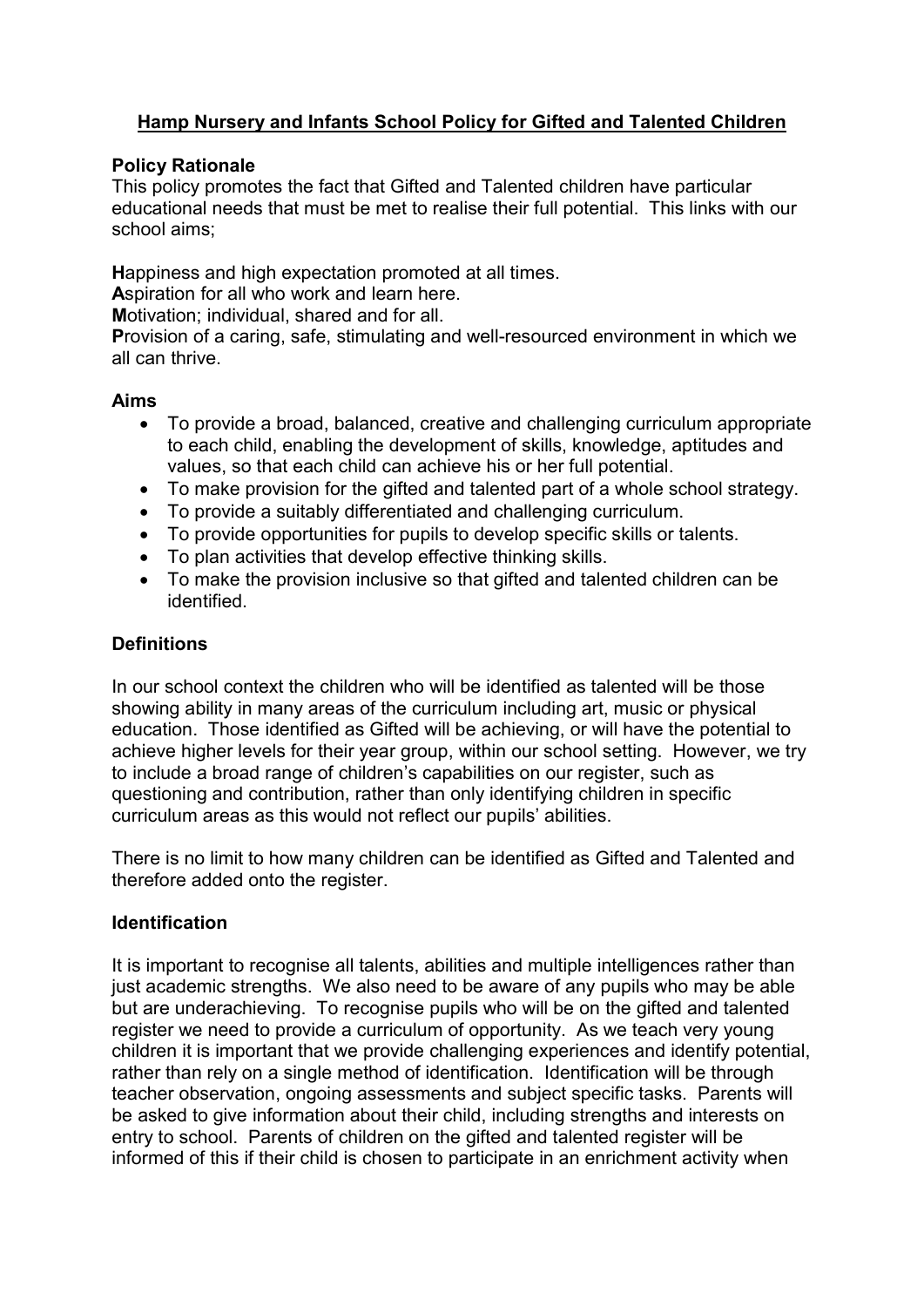time allows. The Gifted and Talented register is a flexible tool, children on the list will be monitored and children can be both added and removed during regular updates.

# Speaking and listening

Speaking and listening opportunities are a valuable way to identify and challenge Gifted and Talented pupils. We have pupils on our register purely for the contribution to activities after they have been given the chance to speak out, join in or ask questions, showing what they are capable of. Teachers can also have a specific questioning tool to develop the children's thinking. Children's responses help teachers to continually monitor their understanding and ability.

### Organisation and provision

As our children move through the school, effective provision is continually being made for all abilities. Work is differentiated for groups within each class and appropriate activities are provided to encourage intellectual and social development. The provision for Gifted and Talented pupils needs to be inclusive so that all children can benefit. The Early Years Foundation Stage and National Curriculum promotes the planning of stimulating, creative and challenging experiences to be provided, especially in Literacy, Numeracy and Science through exploration and investigation. The coordinator for Gifted and Talented children needs to ensure that the children are having the opportunity to extend their knowledge and understanding through higher order thinking.

# **Responsibility**

Class Teachers will identify pupils that they consider to be particularly able; gifted and talented in their class. They will pass this information on to the Gifted and Talented Co-ordinator.

The Gifted and Talented coordinator will be responsible for annually updating this policy. A register will be formulated of the Gifted and Talented children; this is a working document and will be updated as needed.

As a school we work to ensure that we are providing effective provision for Gifted and Talented as a whole school. The coordinator is involved in monitoring the effectiveness of provision through discussing progress with other teachers and carrying out lesson observations when possible. There is a selection of Gifted and Talented resources purchased when the budget allows.

Examples of children's contributions; photographs of activities and work evidence will be used to form a Gifted and Talented Profile to share with staff.

#### Transfer of information

Information on the progress of Gifted and Talented children will be available to all teachers in the school. Examples of work, assessments, and reports will aid smooth transition from one class to another.